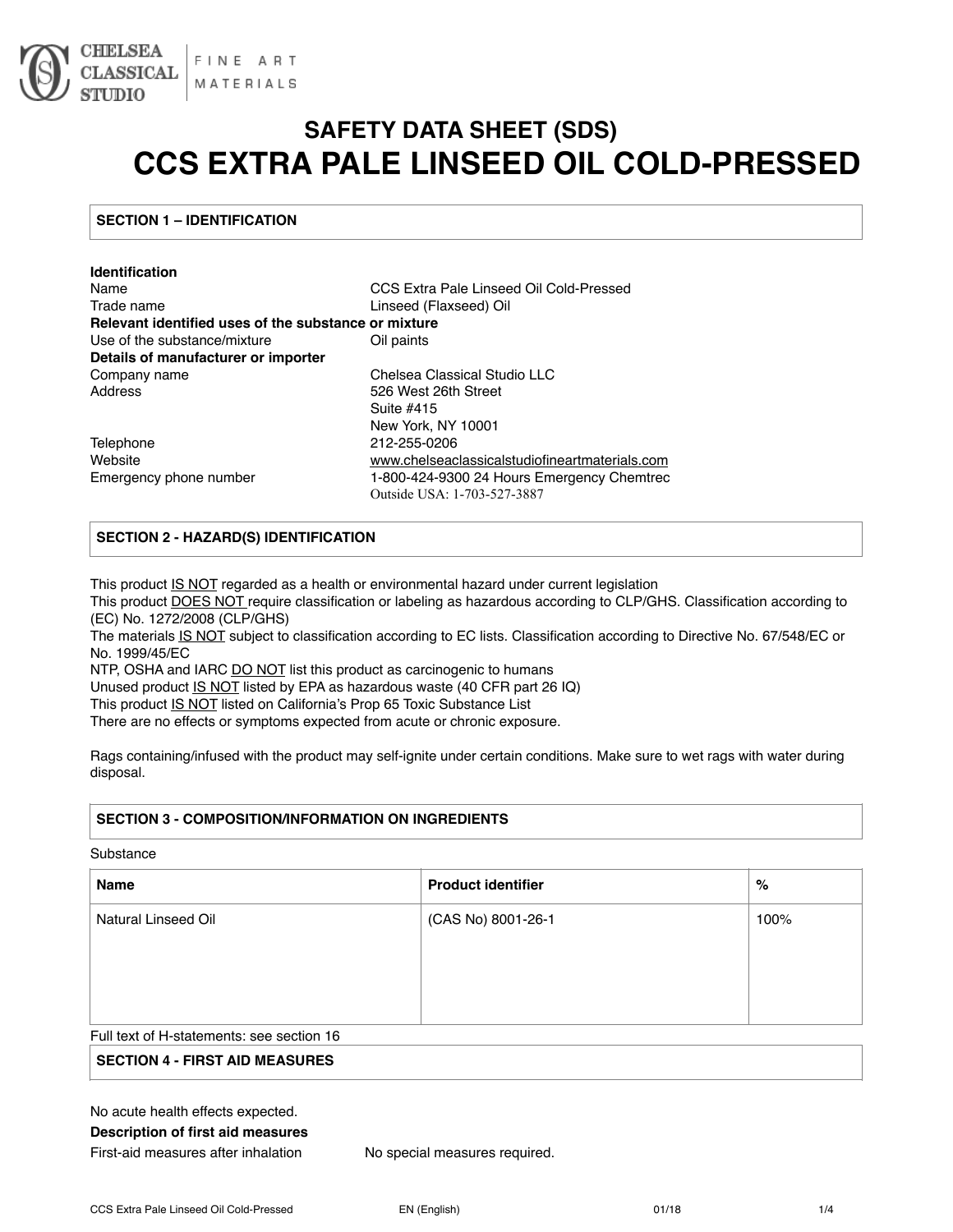First-aid measure after skin contact Wash skin with soap and water, rinse well with water. First-aid measures after eye contact Rinse immediately with plenty of water. First-aid measures after ingestion Rinse with water and drink lots of water.

#### **SECTION 5 - FIREFIGHTING MEASURES**

**Extinguishing media**  Foam. Dry powder. Carbon dioxide. DO NOT apply strong water jet. **Special hazards arising from the substance or mixture** 

Fire hazard Combustible material with low risk, it may burn or form inflammable mixtures when heated above flash point. Rags containing the substance may auto-ignite under certain conditions. Forms carbon oxides and smoke in case of fire.

#### **SECTION 6 - ACCIDENTAL RELEASE MEASURES**

#### **Personal precautions, protective equipment and emergency procedures**

| General measures                 | Remove ignition sources. Surfaces may be slippery.                          |
|----------------------------------|-----------------------------------------------------------------------------|
| <b>Environmental precautions</b> | Prevent entry to sewers and public waters.                                  |
| Methods for cleaning up          | Contain with absorbent material such as sand or earth, dispose accordingly. |

#### **SECTION 7 - HANDLING AND STORAGE**

#### **Precautions for safe handling**

Precautions for safe handling Keep away from sources of ignition – No smoking. Keep container tightly closed. Avoid contact with eyes, skin and clothing. Soak rags in water and dispose of them properly. **Storage conditions** Store away from heat.

### **SECTION 8 - EXPOSURE CONTROLS/PERSONAL PROTECTION**

| General                       |
|-------------------------------|
| <b>Respiratory Protection</b> |
| Ventilation                   |
| <b>Eve Protection</b>         |
| Skin Protection               |
| Other information             |

No exposure limits noted **None required None required None required** Barrier creams or suitable protective gloves Do no eat, drink or smoke during use.

#### **SECTION 9 - PHYSICAL AND CHEMICAL PROPERTIES**

#### **Information on basic physical and chemical properties**

| Physical state              | Liquid                                |
|-----------------------------|---------------------------------------|
| Appearance                  | Liguid                                |
| Color                       | Yellow                                |
| Odor                        | Characteristic low odor               |
| Boiling point               | $>300^{\circ}$ C w (572 $^{\circ}$ F) |
| Flash point                 | $>222^{\circ}$ C (432°F)              |
| Relative evaporation rate   | No data available                     |
| Flammability (solid, gas)   | No data available                     |
| <b>Explosive limits</b>     | No data available                     |
| <b>Explosive properties</b> | No data available                     |
| Oxidizing properties        | Oxidizing                             |
| Density                     | $0.95$ g/cm3                          |
| Solubility                  | Insoluble in water                    |
|                             |                                       |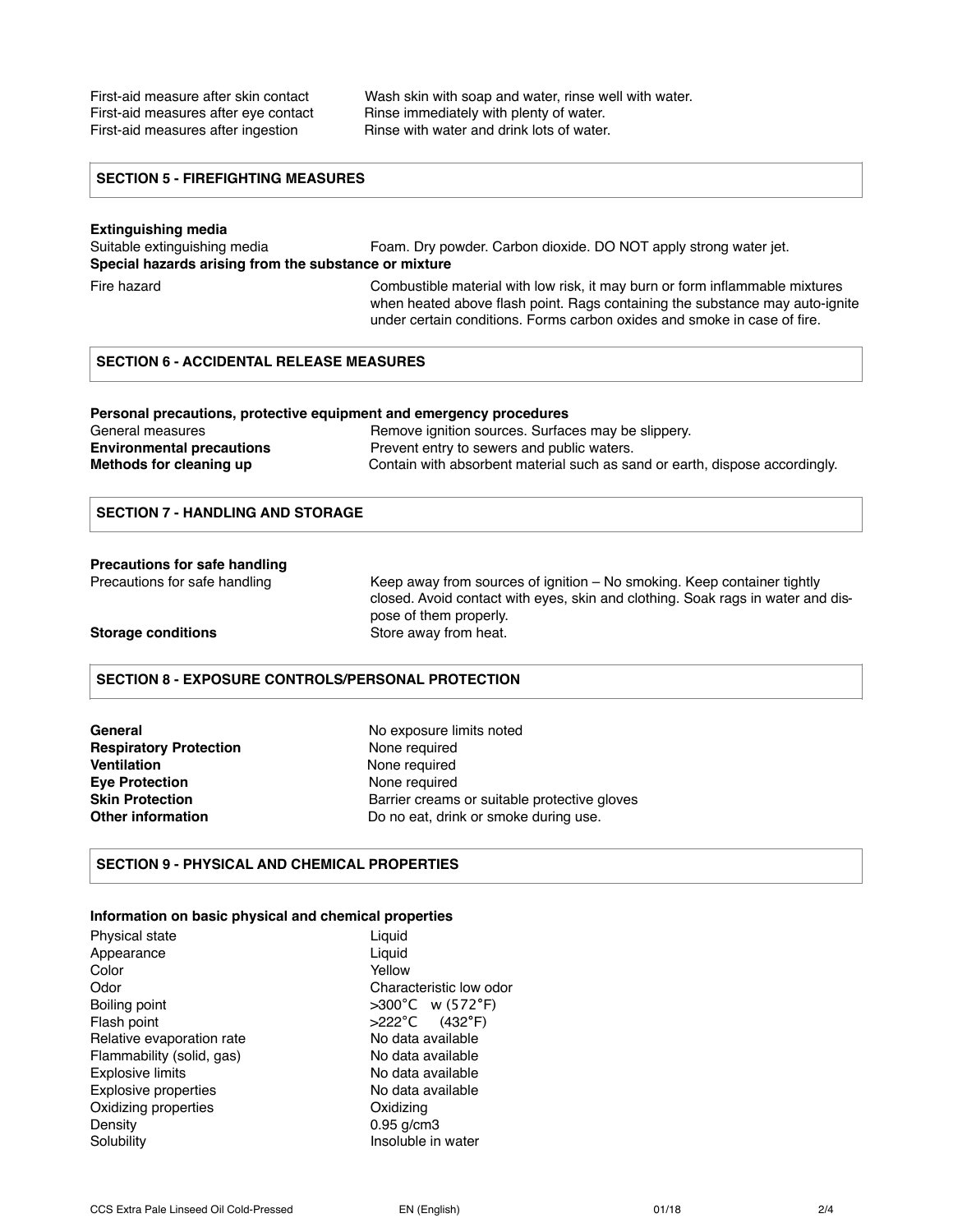#### **SECTION 10 - STABILITY AND REACTIVITY**

| Reactivity                         | Not classified as aggressive                                                                                                     |
|------------------------------------|----------------------------------------------------------------------------------------------------------------------------------|
| Chemical stability                 | Stable under normal conditions. Avoid air and oxidizers.                                                                         |
| Possibility of hazardous reactions | No dangerous reaction known under normal usage.                                                                                  |
| Conditions to avoid                | Extremely high temperatures. Open flame. Overheating. Heat. Sparks. Com-<br>bustible materials. Possible spontaneous combustion. |
| Incompatible materials             | Strong oxidizing agents.                                                                                                         |
| Hazardous decomposition products   | Carbon monoxide and dioxide, fumes and irritant gases.                                                                           |

### **SECTION 11 - TOXICOLOGICAL INFORMATION**

#### **Information on toxicological effects**

| Carcinogenicity       | NOT CONSIDERED CARCINOGENIC                                                  |
|-----------------------|------------------------------------------------------------------------------|
| Inhalation            | No adverse effects due to inhalation are expected.                           |
| Acute toxicity        | No acute health effects expected                                             |
| Reproductive toxicity | This product is not expected to cause reproductive or developmental effects. |

#### **SECTION 12 - ECOLOGICAL INFORMATION**

#### **Toxicity**

Ecology- general **Ecology-** general **Not considered hazardous to the environment.** 

#### **SECTION 13 - DISPOSAL CONSIDERATIONS**

|  | Waste disposal recommendations |
|--|--------------------------------|
|--|--------------------------------|

Dispose in a safe manner in accordance with local/national regulations. Do not discharge into surface water. Rags moistened with flammable liquids must be soaked in water and disposed of in a fireproof bucket.

#### **SECTION 14 - TRANSPORT INFORMATION**

#### **Department of Transportation (DOT)**

**Non-Bulk** In accordance with DOT Not regulated as dangerous goods<br> **Transport by sea** IMDG Not regulated as dangerous goods Air transport (IATA) Not regulated as dangerous goods **ADG** Not regulated as dangerous goods **ADR** Not regulated as dangerous goods<br> **RID** Not regulated as dangerous goods

Not regulated as dangerous goods Not regulated as dangerous goods

#### **SECTION 15 - REGULATORY INFORMATION**

Not regulated as dangerous goods **Chemical Safety Assessment**  No Chemical Safety Assessment has been carried out for this substance.